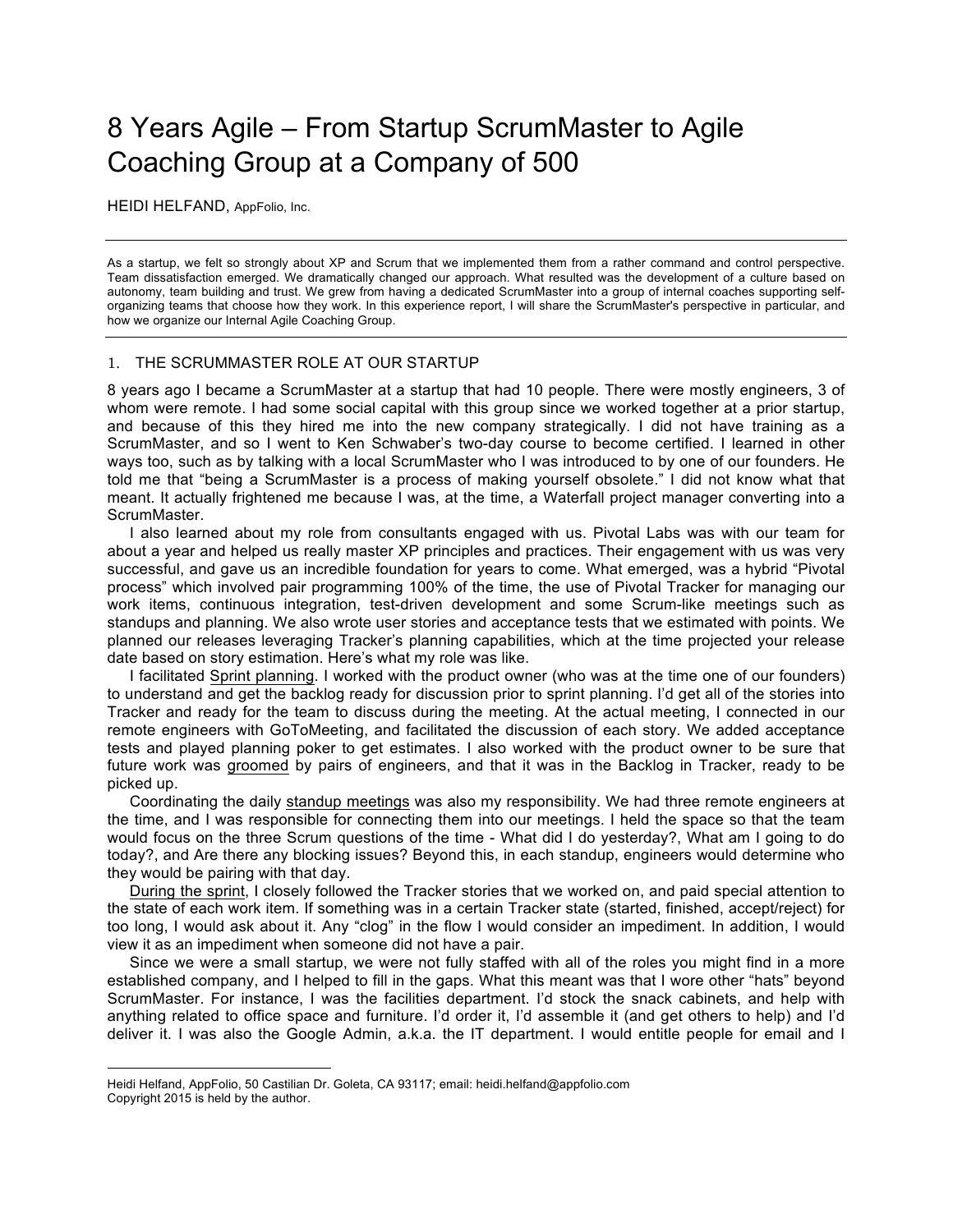would take misbehaving computers to the Apple store for servicing. I was also people operations. I would onboard new employees in and outside of our Engineering group. I was also a technical recruiter. I would organize recruiting events at the local university, post engineer job ads online, and I would schedule and host interviews for prospective team members. We grew steadily in the beginning, adding a few engineers to our group every few months. To add even more, I also planned and ran events. I'd even take out the trash if it needed to be done.

Those were a lot of different hats to wear. But it was interesting and different, and people pitched in to help when it wasn't distracting to them. As the years went on, I was able to "shed skin" as we gradually hired in people to fill those roles. In retrospect, I think it was a good fit to pair a ScrumMaster role with doing all of these other things at a small startup. No task is too big or small to take on if you have a servant leadership perspective.

Besides these other activities during the sprint, I also facilitated regular retrospectives with the team. I tried out different retrospective formats from the Agile Retrospectives book by Derby and Larsen. I watched our Pivotal consultants conduct retrospectives, and copied what they did. Retrospectives happened every 2 weeks to monthly. We have had consistent retrospectives like this for years. To this day, they help us to iterate how we work together as a team. One particular change that came out of the retrospective was the desire by the team to change to more "formal" Scrum as I'll explain next.

At one point, some team members read the book "Scrum and XP from the Trenches" by Kniberg, and were interested in doing sprint burndown charts, a practice that we had not tried yet. So the team decided in a retrospective that we should start creating a sprint backlog of developer-centric tasks that we would estimate with hours during each sprint planning. These would be then be expressed in burndown charts. This meant that on a daily basis, engineers needed to update their tasks with hours remaining so that we would have the data for the burndown charts.

Creating these burndown charts was a manual process due to lack of functionality at the time in Pivotal Tracker. It became my job to create them in Google Docs. But to do that, I needed the remaining hours from engineers at the end of each day. So my new daily ritual was to remind engineers about this. I'm sure I got quite annoying. After some time, I got feedback that people felt micromanaged by this activity. We also wound up abandoning this activity after some time since no one looked at the charts and they were essentially waste. We really didn't have a need for these charts.

## 2. COMMAND AND CONTROL AGILE: "WE FEEL MICROMANAGED"

I believe that the pressure of feeling micromanaged was building in our environment because of this burndown chart activity, and also because we were trying to enforce 100% pairing.

In standups, I would make sure that we knew who was pairing with whom. I even kept track of it on a magnetic board with photos of each engineer. I would put magnets with pictures of each engineer side by side demonstrating who the pairs were for the day.

After a while, if you would walk through our workspace, you could see that people were not pairing 100% of the time. Since it was a decision and value of the company to pair, somehow it became my responsibility to find out why it was breaking down, and to try to "enforce pairing". It became very uncomfortable and awkward for me to be the "pairing police." I looked for answers.

At Agile 2010 in Orlando, during a hallway conversation, I asked J.B. Rainsberger for advice on how to get 100% pairing. Instead of telling me some magical solution to my problem (which I wanted), he told me to read a book called "The Three Signs of a Miserable Job: A Fable for Managers (And their Employees)" by Patrick Lencioni.

The book is written as a fable, and describes a situation where a former CEO decided to buy and manage a restaurant in which the employees are very unhappy. The book talks of how he went about turning the situation around. I didn't need to get into the specific tactics that are discussed in the book to get my perspective shifted just enough to realize that I was contributing to a climate of unhappiness at my work. Looking back, I realized that we had a climate of "command and control Agile." People were unhappy. They felt micromanaged. People did not feel trusted. The "miserable job" book hit the nail on the head.

I was not the only one who realized this. Team members began to speak up. Shortly after that, we did the first of what has become an annual survey in engineering where people can share how they feel about our workplace individually and anonymously. It worked like this. Everyone got a survey via email from an outside consultant to answer these questions:

1. What is going well?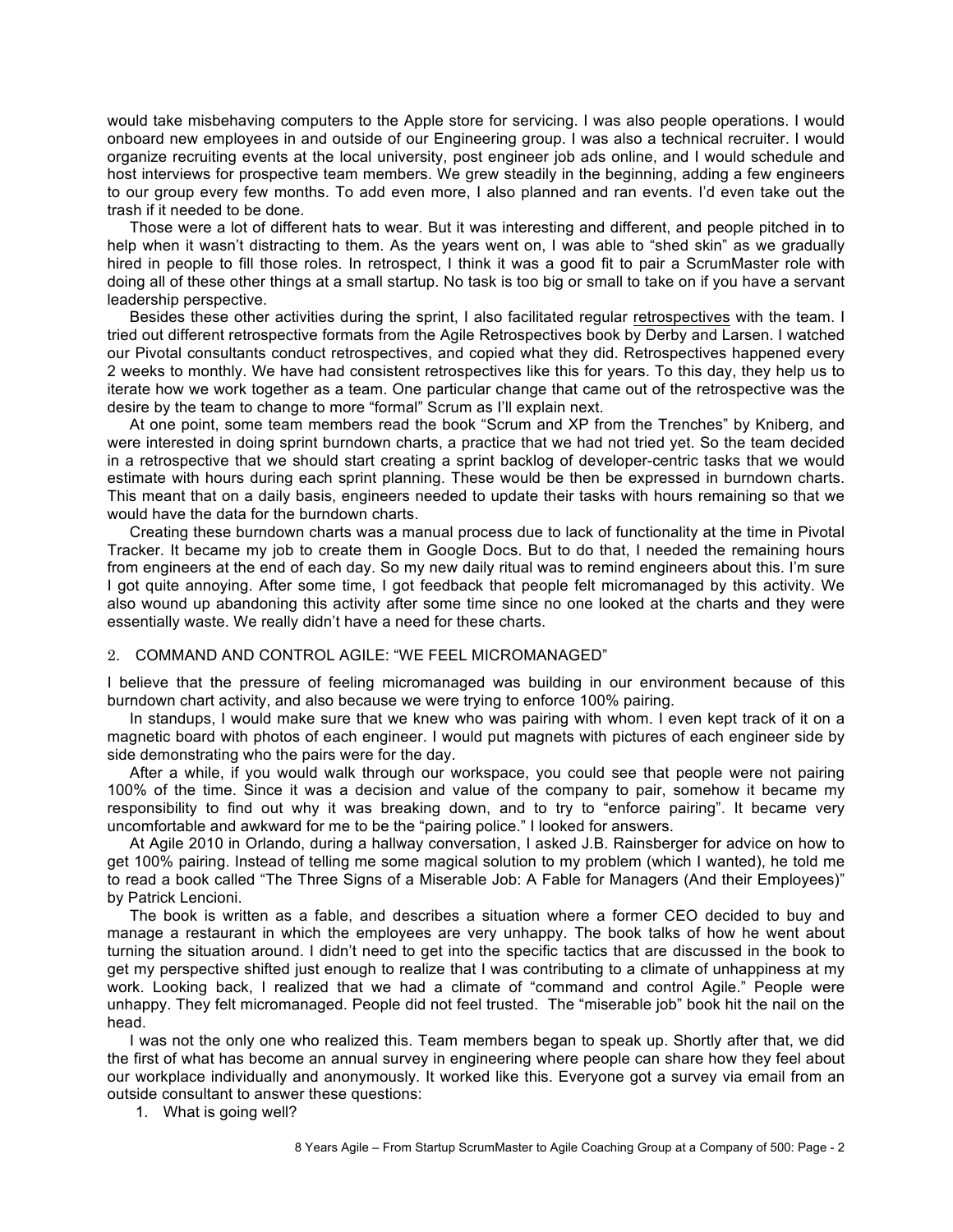2. What could we do to improve the engineering team experience?

.

3. Of all of the things you thought of to improve the engineering experience, what is the one thing that would have the biggest positive impact?

Figure 1 shows some of the raw results that we compiled in 2010, which guided what I view as a "plate tectonic" shift in our engineering culture.

The four top areas going well: --We have a talented team of smart, skilled people. --The team is willing to help each other and collaborate. --Test driven development works well and we have a good automated test system. --We are agile and respond and make changes quickly. We do regular software updates. We continue to move at a rapid pace. We rarely miss a release. The four top areas to improve: --Reduce the amount of testing that engineers have to do. The zerg [manual testing cycle by the whole engineering team at the end of each sprint] is frustrating and takes too large a percentage of engineering time. --Allow engineers to decide when and how much to pair. Pairing does not make sense 100% of the time. --Have clear career goals and more coaching and management for engineers. Introduce architect roles. Have goals that lead to career objectives. Meet more frequently with engineers. It would be good to get more frequent feedback. --Trusting the engineers. To manage their time and decisions. Be fair. [sic] The top four areas that would make the biggest impact: --Management and coaching for engineers. Clear career path. Career development. Team leads --Relaxing the pairing policies --More trust of the engineering team --Hire a VP of engineering

Figure 1: Sample of our engineering survey results, 2010.

The action our Engineering management took when reading and digesting the results of this survey changed everything. Here are some of the specific things that resulted from this exercise.

- We had an organizational shift that promoted an engineer to be our first Engineering Director who built out career paths. People got more attention.
- We came up with a plan to add more test automation and had the vision in place to have "zero" bugs" which influenced our teams going forward to distribute and fix bugs earlier in the cycles. Having "zero bugs" meant that we would not carry forward a queue of bugs that we did not fix in a timely fashion. After some time, we were able to abolish the "waterfall-esque" end-of-sprint testing cycle that we named the "Zerg". Four years after, in 2014, we attained the goal of "zero bugs" and have maintained that since then.
- We also got the support from our management to relax the pairing. To address this, a group of engineers got together and figured out how they wanted to approach pair programming. They wrote a guideline and shared it with everyone in order to have buy in. In sum, the guideline was that developers could pair at their own discretion. If something made more sense to solo on, they would do that and get a code walkthrough. This act gave a lot of freedom, autonomy and trust to our engineers. Eight years later, if you walk through our space, you will see developers pairing, some soloing, and some mobbing, thanks to a visit from Woody Zuill last year. People have the freedom to work as they wish.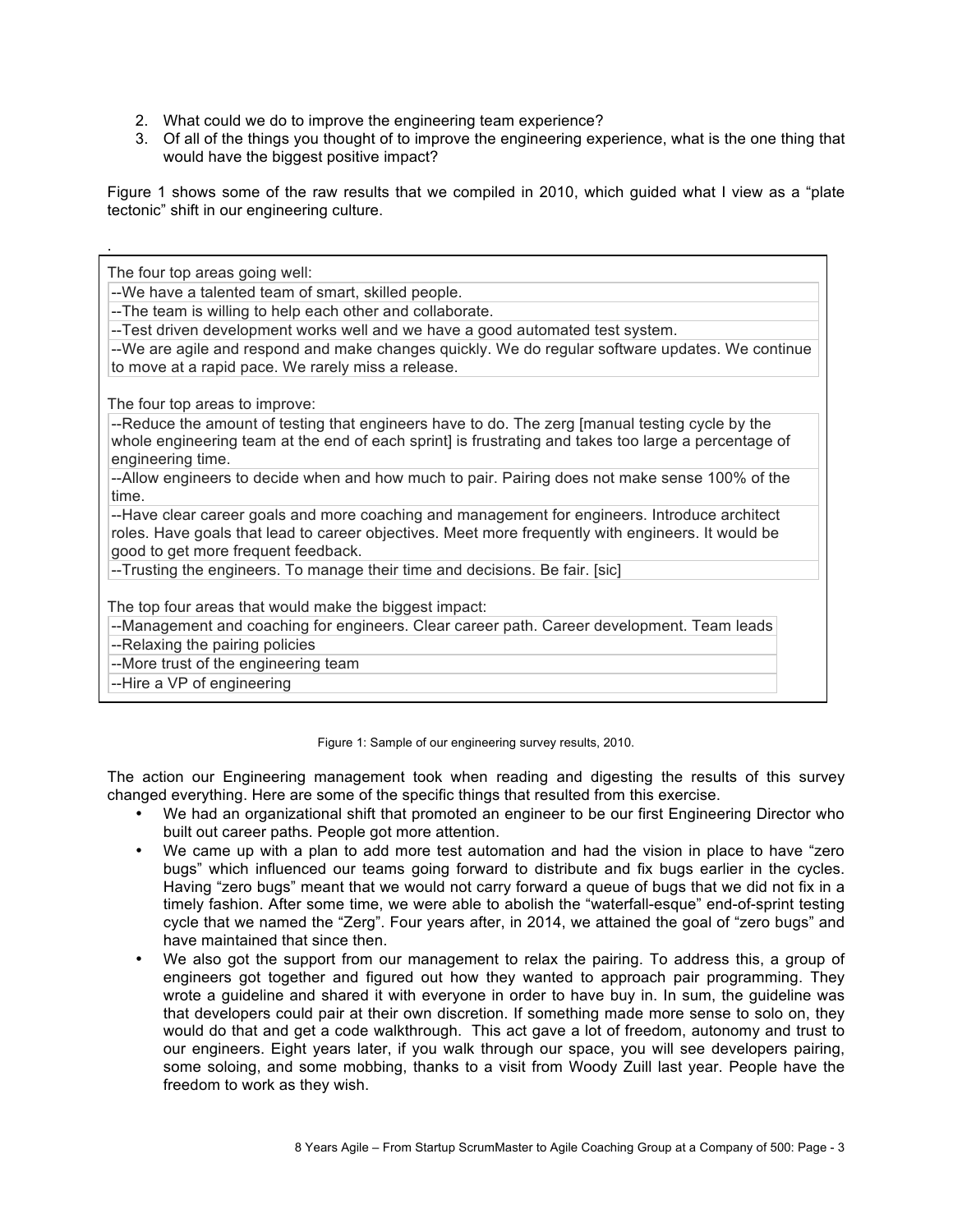• As the ScrumMaster at this time, I took in all of the feedback and felt relief that I could change the way I was approaching the teams based on these newly identified needs.

In hindsight, I can say that we were starting to focus, as the Agile Manifesto emphasizes, more on the individuals and interactions and less on the perfect use of processes and tools (such as burndown charts and 100% pairing). In addition, doing qualitative research like this survey was the first indication to me that the role of the ScrumMaster (and later Agile Coach) needs to be guided by a needs analysis and not just passionate Agile or XP ideals.

## 3. ANZENEERING

Although we didn't know it at the time, we were starting to take more of what I interpret as an Anzeneering approach to our culture development (Kerievsky, 2014). "Anzen" is the Japanese word for safety. Joshua Kerievsky talks about safety in software engineering in a 2014 blog post. He talks about protecting people by establishing "anzen" in everything from relationships to workspaces, codebases to processes, products to services. He asserts that "protecting people is the most important thing we can do, because it frees people to take risks and unlocks their potential."

Our emphasis on policing perfect pair programming 100% of the time, as well as combining it with micro-Scrum burndown practices was not healthy, and it did not encourage any risk taking. Instead, it led to a lot of unhappiness as I have described. So we wanted to change, and needed to change into an environment of trust. In my view now looking back, and from my personal interpretation of the Anzeneering concept, we were starting to cultivate Anzen, and the development of a healthier workplace in particular. Listening to what our team members had to say and adjusting the environment to meet the needs in order to support them was the new focus. We shifted into a more bottoms-up mode.

## 4. THE TEAMBUILDING ERA

I did a lot of reflection on what I wanted my role to be like going forward based on the survey feedback. How I approached my role initially as the micromanaging pairing police and burndown nag was obviously not working. In particular, I thought a lot more about the statement, "Being a ScrumMaster is a process of making yourself obsolete", as I mentioned at the beginning of this report. At this juncture, I started consciously applying that philosophy. Here's how.

I set things up for the Scrum ceremonies - logistics etc, and just "held the space". I would make sure that the group convened, but I took a side role. By this time, either a product owner or developer would facilitate the sprint planning. I didn't need to be at the center of those meetings controlling the keyboard. Someone else closer to the information under discussion would be at the keyboard. I would sometimes skip standups and get people to be less reliant on me. I was also not religious about asking the three questions. Whatever the team wanted to do was fine. If two people went off on a tangent together for a while I would interrupt. Otherwise I let things go and just basically went into observer mode. Grooming over the years turned into a meeting led by the product owner. Many times I didn't attend. I did, however, own and keep the retrospective meeting, which helped us iterate on how we wanted to work together. I facilitated that continuous improvement. All in all, I feel like I was less of the "project manager ScrumMaster" focusing on the minutiae. I was actually becoming a coach on the side, but I didn't know it at the time.

Instead, what I focused on, was to try to elevate the happiness levels among the team. Lencioni's book talks about creating workplaces where people enjoy their jobs, and look forward to coming to work. I wanted to encourage that in our environment. So I was the catalyst who organized several extracurricular events. Our CTO and co-founder started to call this the Department of Fun. We had competitions monthly. For example, when we acquired new office space at one point, we had a huge, empty room next to ours. So, to make the most of it, we brought in a badminton net, and had a badminton competition.

We had other competitions too, such as a Guitar Hero video game competition, a juggling competition and we even made competitions out of boring things we needed to do such as putting together chairs and other office furniture.

Company-wide to this day we still have our guacamole making competition close to Cinco de Mayo in which members of every department are placed on teams together to battle for the best tasting guacamole, the best presentation, and most creative award. This is one example of how we've tried to help people get to know each other across the company as the years went on. I focused on making this event successful.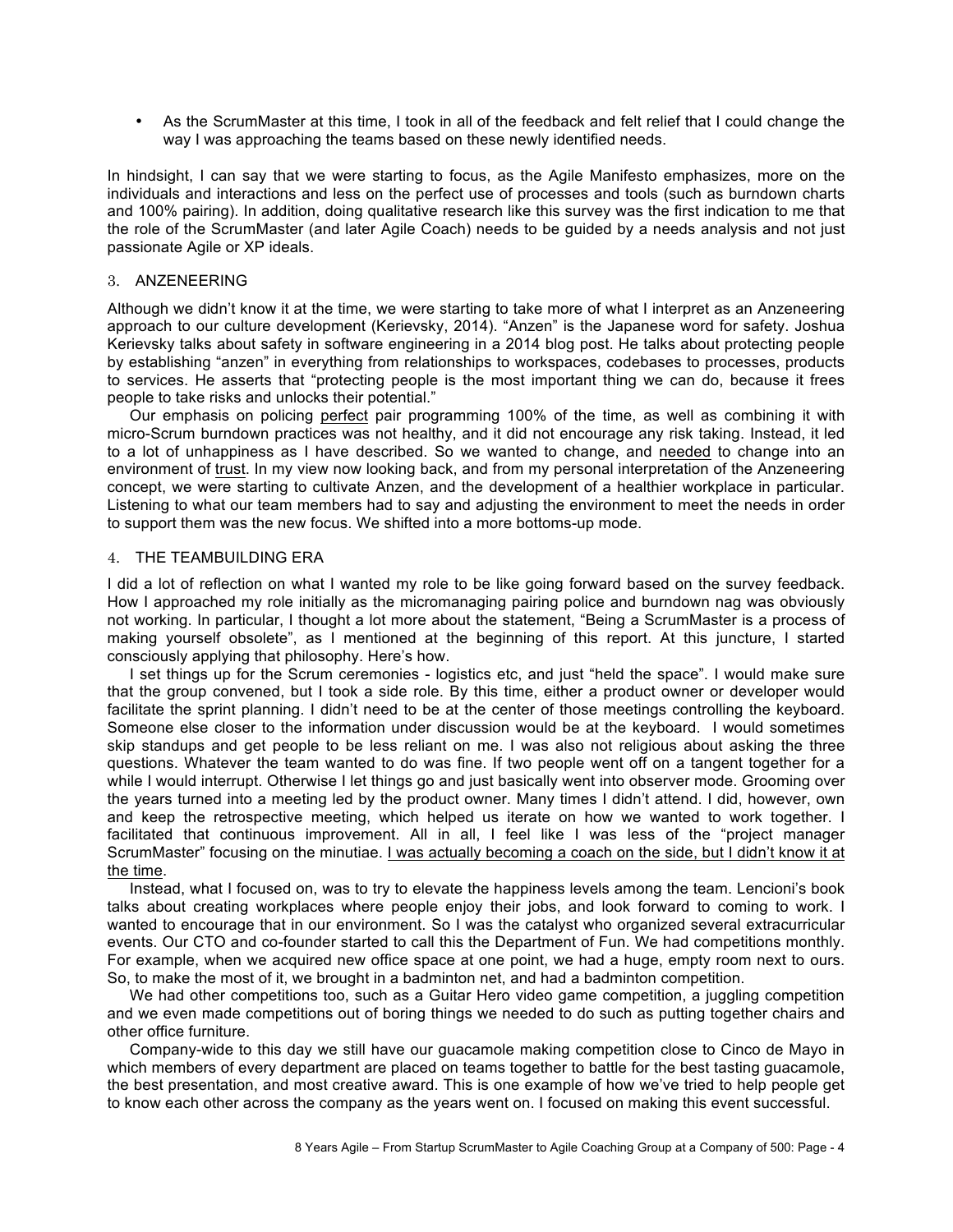Another all-engineering and all-company event that emerged at this time was our Hack Day. Inspired by Atlassian's Ship It Days, we started the tradition of having a 24-hour period in which our Engineering and Product organizations as a whole form teams to build whatever they want from Thurs at 2pm until Friday at 2pm. We compete for handmade, goofy trophies and bragging rights for Best Technical Achievement, Most Creative, Most Company spirit, and Best Overall awards. Product features and enhancements have resulted from this innovation-driving event. We have replicated this event with the whole company multiple times, and have done more than 8 of these events over the years. Organizing and putting this on was a focus of mine.

We also took trips together as an engineering team. We've done that since our early days even before this culture shift I've been describing. The first trip that we had was white water rafting. Ever since then, rafting oars have become a symbol in our company to mark major milestones, such as the launch of a new product or the acquisition of another company. Annually we have done other trips together since then such as camping on an island off our California coast called Santa Cruz Island. We've even taken a trip together to Disneyland.

Besides taking trips together, we'd also do things locally in our beautiful Santa Barbara environment. We went to visit the Monarch butterfly preserve. We went hiking together. We were essentially tourists together going to local festivals like Old Spanish Days Fiesta or the Avocado Festival in Carpinteria, CA. These activities would be "opt in" for team members, and we have not had more than one per month. After all, we had software to build and ship.

So I became a "hands off" ScrumMaster and really emphasized these types of teambuilding activities and being a "support on the side" to teams. I trusted that people would do the right thing. Our management team trusted everyone. And teams delivered functionality that we released to customers on a regular basis, which showed our progress. We didn't need any special metrics to show the productivity we had. I really think that trusting the team as a result of our first engineering survey, doing continual retrospectives, and having regular team building events and outings repaired our culture.

What I've also learned is that retrospectives aren't enough to bring about the change that might be needed in a context. Collecting other types of qualitative feedback from team members such as via the individual, anonymous survey can help identify areas in the environment to improve so that people feel safe and comfortable to do their jobs without fear or obstacles. Doing research on the "now", or the current context can help guide and shape the support roles needed in an engineering environment. This research can help to illuminate the "starting conditions" that are present at the time, which help guide ScrumMasters and Agile Coaches in how to focus their roles so that they are "fit for purpose". (Anderson, 2015)

## 5. FROM SCRUMMASTER TO AGILE COACH

As I moved farther away from coordinating team logistics, I learned about Agile coaching by participating in an online coaching circle with Lyssa Adkins. I also went to a Coaching Agile Teams workshop. Through these experiences, I learned about the Agile Coaching Framework, which has been an influence in in my own coaching, as well as in our Internal Agile Coaching Group.

During the teambuilding era that I have described thus far, I discovered and used this framework to guide my own growth. I felt like I had pretty deep knowledge of Scrum after all I'd been through, and also of teaching and mentoring due to my past training and work as a teacher, but what I really lacked was an understanding of what it meant to be a coach. I felt like I self-identified more as a coach rather than a ScrumMaster. I had stepped back a lot in the care that I gave to our nearly 7 teams. I was encouraging others on the teams to step up and keep our work flowing. And it was working. I decided to get coach training at the Agile Coaching Institute to learn more.

Soon after that, I wound up rebranding my role and title to be Agile Coach. I explained this rebranding to team members at the time simply by pointing out that in many teams I have been coaching others to step up and keep the work flowing through the teams by removing obstacles etc. And I also pointed out that we practiced Scrum on most teams, but that some were starting to experiment and practice Kanban. So it felt awkward to have a title tied to just Scrum.

As time passed, we hired another Agile Coach. He was influenced by the Agile Coaching Institute as well, and had deep knowledge of facilitation from an organization called Community at Work. He became the coach for two teams and I handled the rest. We both reported to our VP of Engineering. After 6 years I finally had a collaborator in the same role! Together we learned, and expanded our knowledge of coaching. What resulted from our collaboration was a different type of team building emphasis.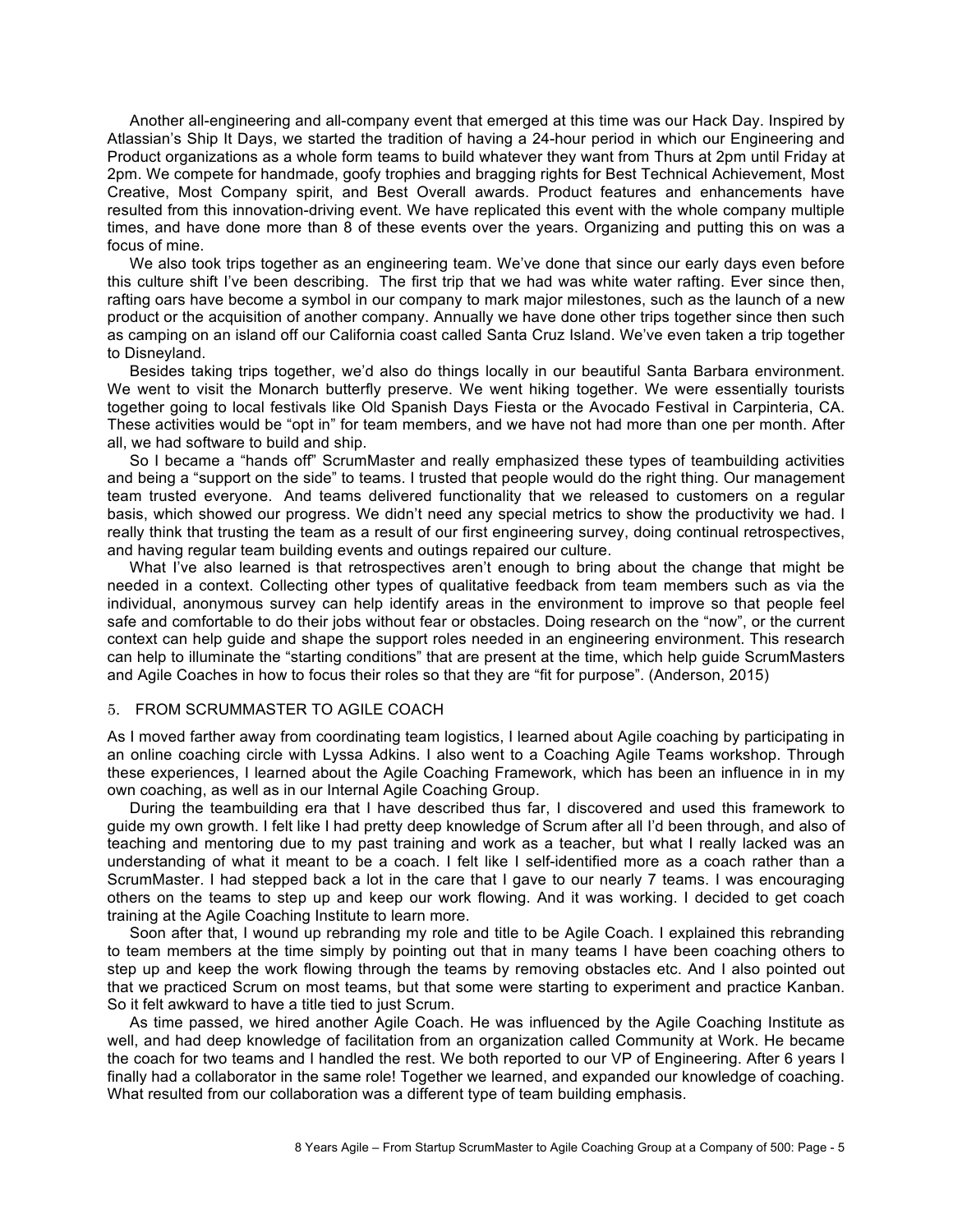### 6. BUILDING RELATIONSHIPS IN THE TEAM

I have emphasized the idea thus far that taking trips together and going on outings and playing sports together helps people build and maintain relationships for successful team bonding. These shared experiences are like "relationship glue" or "team glue." If you know, care about, and like who you are working with, then everything else is easier. John Whitmore in Coaching for Performance (2009) writes about this in the "Coaching Teams" chapter of his book.

We started growing and adding more team members at a rapid pace. We grew from having about 30 engineers in Jan 2013 to about 90 engineers in 2015. What we viewed as rapid growth became our new norm, continually creating, new starting conditions.

As coaches, we would handle this growth by helping team members get to know each other as people by doing various activities such as "team startups." We again drew from our training by Lyssa Adkins and Michael Spayd and leveraged many of the activities that they taught us in their training such as Market of Skills and Journeylines. (Adkins, 2010).

This growth continues even today. We also incorporate more and more work from Organizational Relationship Systems Coaching (ORSC) such as helping teams "design alliances" together when they first form as a team. Creating a designed alliance is when you get with the team and together derive operational guidelines for how they want to work together as a team. We also further that by designing conflict protocols; i.e. identifying the ways that we want to behave with each other when we are in conflict. We view conflict as natural on teams. Conflict suggests that changes in the team need to emerge.

Besides when entirely new teams form, we also do these sorts of team identity and operational decision-making exercises when team compositions change. If there is a new person that joins a team, we typically review and adjust all of these things. We also have team kickoff social activities when we have new and changed teams.

Relationship building, and having coaches focus on helping the teams gel as quickly as possible has been a strategy that we have applied when faced with extreme growth as I have discussed.

## 7. BUILDING OUR AGILE COACHING GROUP

It became clear that we needed to hire a third coach. We decided we would try to have one coach for every two teams so that we could be present to coach team members at all of their meetings in order to understand what they would need to reflect on at their retrospective.

We decided to hire an apprentice, and "grow our own" Agile Coach since it was at the time extremely hard to find an experienced Agilist with a coaching mindset, wanting to relocate to Santa Barbara, CA. We guessed that it would probably take 6 months to get someone up to speed (and probably just as long to find a non-consultant, experienced Agile Coach willing to relocate to our coastal town). We knew we could mentor someone into this role.

When thinking about the qualities or characteristics in the person we wanted to hire, we set out to find someone who: 1) had a voracious appetite for learning - someone who reads a lot and loves to learn as they would need to learn on the job. And 2), we were looking for someone who was not a self-centered attention grabber, or needing to be the "hub" of information. Rather we wanted someone who was authentically interested in helping other people grow, learn and change.

We found a local math teacher who was into Non-Violent Communication and had facilitation expertise. We were confident that she could run retrospectives and bring a learning-focused emphasis to the role. She excelled at the role, and helped us improve our developer mentoring program. Then life happened and she moved out of town. Luckily we had hired two other experienced Agile Coaches to support teams.

I've come to learn that the coaches we hire each bring their own interests, strengths and influence on our teams. We have four coaches at the writing of this, and we each seem to have particular emphases one brings a relationship systems coaching, facilitation and improv lens, the second a project management lens, the third a kanban lens and technical practices lens, and the fourth a teambuilding and one to one coaching lens inspired by the Coaches Training Institute. We are continually looking for other coaches to bring their special skills and talents to join our mission to create a happy, fun and productive environment.

Another role that we have in our coaching group is a Support and Events specialist role. The person in this role is in charge of administrative functions within the engineering team such as collaborating on purchasing supplies and special team swag, catering for team lunches and events, cross team event planning - such as our annual overnight tech retreat and also our bi-yearly 24 hour Hack Day events. She also is in charge of new hire onboarding logistics, and helps with our ever growing summer intern program.